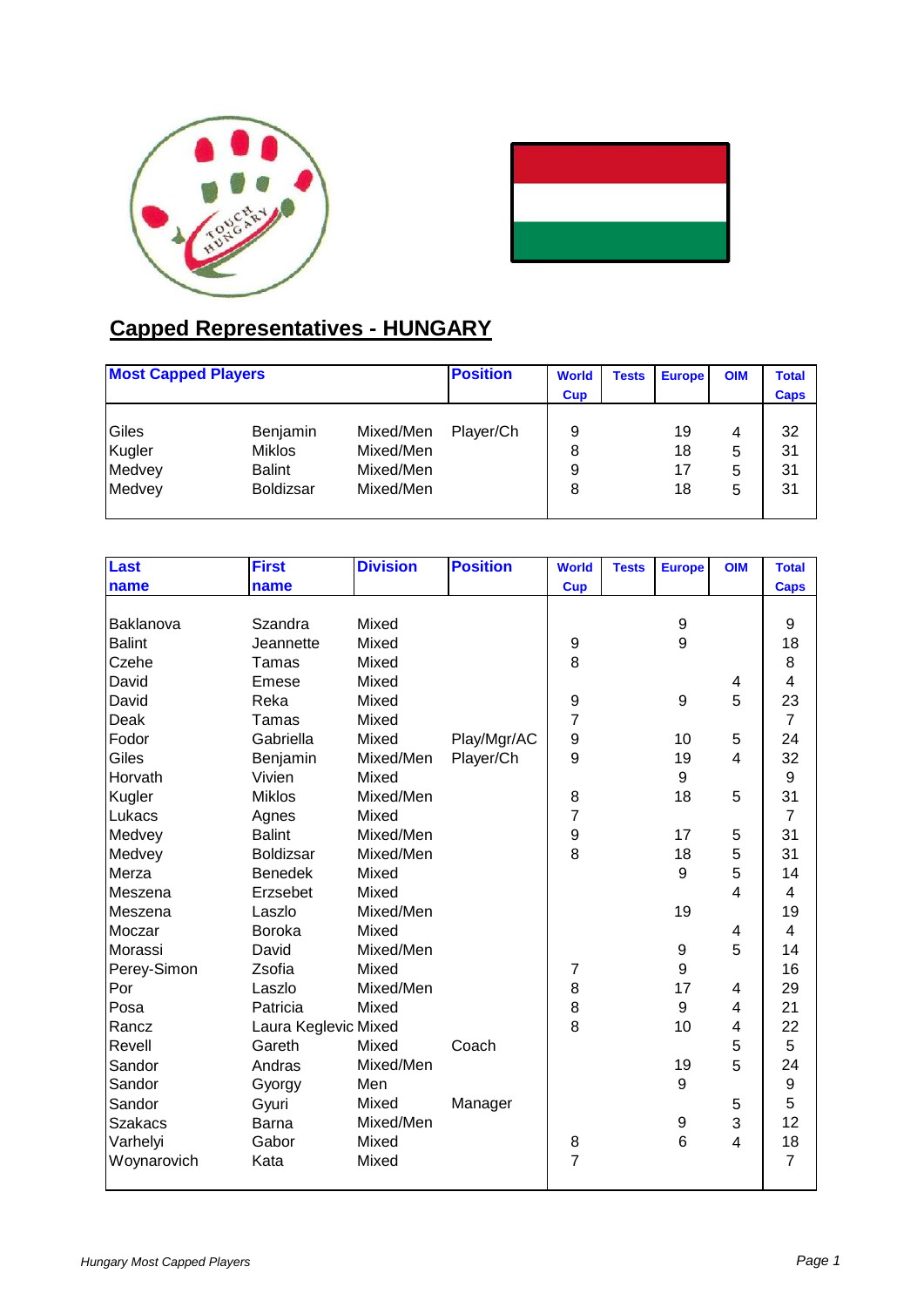## **Hungary World Cup Caps**

- 1988 Gold Coast, Australia
- 1991 Auckland, New Zealand
- 1995 Hawaii, United States of America
- 1997 Gold Coast, Australia (Masters Divisions)
- 1999 Sydney Australia (Opens & Masters Divisions)
- 2007 Stennenbosch, South Africa
- 2011 Scotland Men, Women, Mixed
- 2011 Scotland Men30, Mixed30, Men35, Men40

|                            |       |          |   |  | #              |
|----------------------------|-------|----------|---|--|----------------|
|                            |       |          |   |  |                |
| <b>Balint</b><br>Jeannette | Mixed |          | 9 |  | 9              |
| Czehe<br>Tamas             | Mixed |          | 8 |  | 8              |
| David<br>Reka              | Mixed |          | 9 |  | 9              |
| Deak<br>Tamas              | Mixed |          |   |  | 7              |
| Fodor<br>Gabriella         | Mixed | Play/Mgr | 9 |  | 9              |
| Giles<br>Benjamin          | Mixed | Play Ch  | 9 |  | 9              |
| Kugler<br><b>Miklos</b>    | Mixed |          | 8 |  | 8              |
| Lukacs<br>Agnes            | Mixed |          |   |  | 7              |
| Medvey<br>Balint           | Mixed |          | 9 |  | 9              |
| Medvey<br><b>Boldizsar</b> | Mixed |          | 8 |  | 8              |
| Perey-Simon<br>Zsofia      | Mixed |          |   |  | 7              |
| Por<br>Laszlo              | Mixed |          | 8 |  | 8              |
| Posa<br>Patricia           | Mixed |          | 8 |  | 8              |
| Rancz<br>Laura             | Mixed |          | 8 |  | 8              |
| Varhelyi<br>Gabor          | Mixed |          | 8 |  | 8              |
| Woynarovich<br>Kata        | Mixed |          | 7 |  | $\overline{7}$ |



Zsofia Perey-Simon is the youngest player to score a touchdown in World Cup History

She was born on 12th June 1995 and scored when she was 16 years and 11 days against South Africa on 23rd June 2011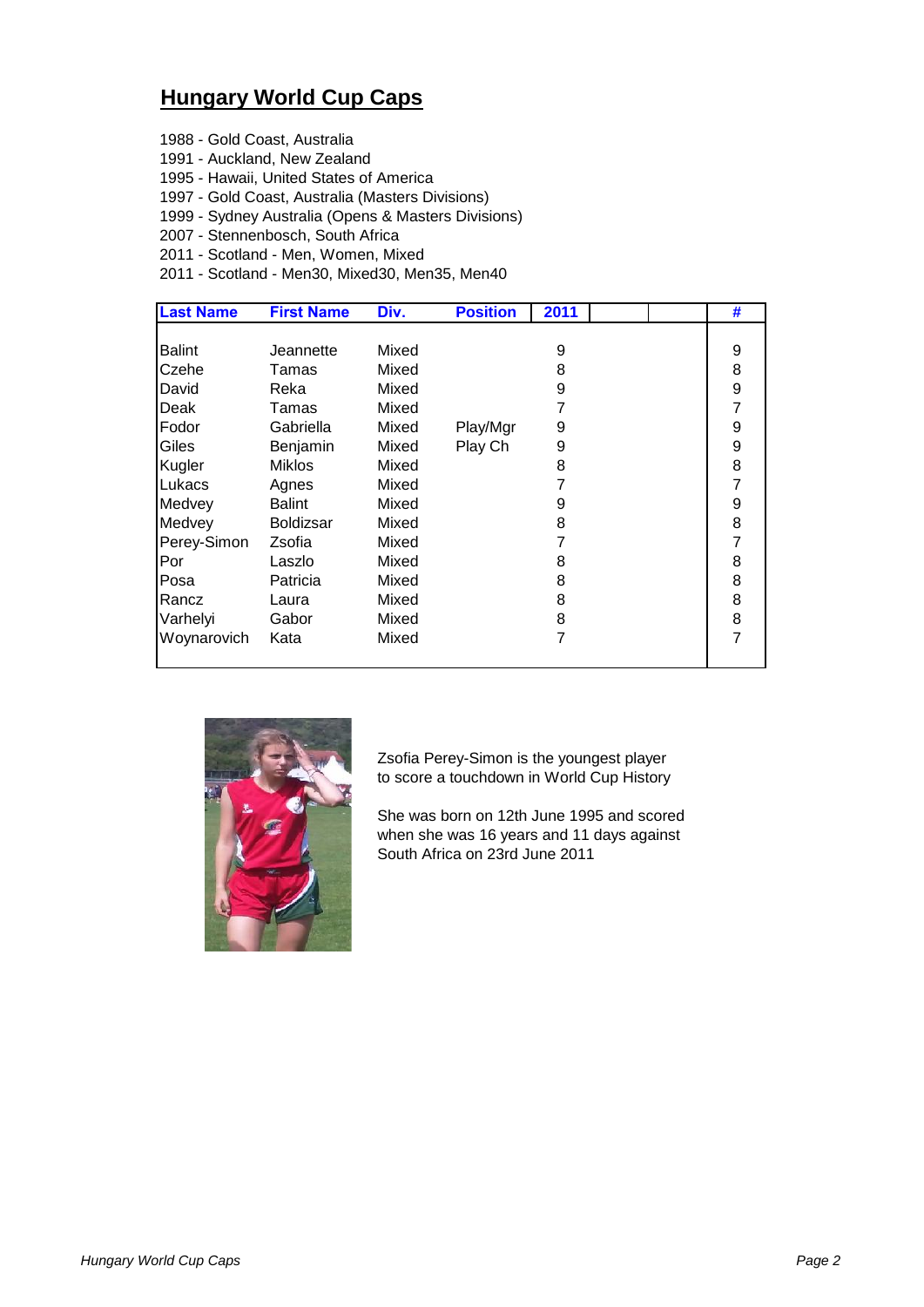## **Hungary European Caps**

1996 - Halifax Rugby League Park, England 1998 - Nottingham, England 2000 - Edinburgh, Scotland 2002 - Cardiff, Wales 2004 - Jersey, Channel Islands 2006 - Edinburgh, Scotland 2008 - Paris France 2010- Bristol, England 2012 - Treviso, Italy 2014 - Swansea, Wales

| <b>Leading European Representatives</b> |                   |           | <b>Position</b> | 12 | 14 | 77 |
|-----------------------------------------|-------------------|-----------|-----------------|----|----|----|
|                                         |                   |           |                 |    |    |    |
| Giles                                   | Benjamin          | Mixed/Men | Player/Ch       | 10 | 9  | 19 |
| Meszena                                 | Laszlo            | Mixed/Men |                 | 10 | 9  | 19 |
| Sandor                                  | Andras            | Mixed/Men |                 | 10 | 9  | 19 |
| Kugler                                  | <b>Miklos</b>     | Mixed/Men |                 | 9  | 9  | 18 |
| Medvey                                  | <b>Boldizsar</b>  | Mixed/Men |                 | 9  | 9  | 18 |
| Por                                     | Laszlo            | Mixed/Men |                 | 8  | 9  | 17 |
| Fodor                                   | Gabriella         | Mixed     | Manager         | 10 |    | 10 |
| Rancz                                   | Laura Keglevichne | Mixed     |                 | 10 |    | 10 |
|                                         |                   |           |                 |    |    |    |

| <b>Surname</b> | <b>First Name</b> | <b>Division</b> | <b>Position</b> | 12 | 14 | #  |
|----------------|-------------------|-----------------|-----------------|----|----|----|
|                |                   |                 |                 |    |    |    |
| Baklanova      | Szandra           | Mixed           |                 | 9  |    | 9  |
| <b>Balint</b>  | Jeannette         | Mixed           |                 | 9  |    | 9  |
| David          | Reka              | Mixed           |                 | 9  |    | 9  |
| Fodor          | Gabriella         | Mixed           | Manager         | 10 |    | 10 |
| Giles          | Benjamin          | Mixed/Men       | Player/Ch       | 10 | 9  | 19 |
| Horvath        | Vivien            | Mixed           |                 | 9  |    | 9  |
| Kugler         | <b>Miklos</b>     | Mixed/Men       |                 | 9  | 9  | 18 |
| Medvey         | <b>Balint</b>     | Men             |                 |    | 9  | 9  |
| Medvey         | <b>Balint</b>     | Mixed           |                 | 8  |    | 8  |
| Medvey         | <b>Boldizsar</b>  | Mixed/Men       |                 | 9  | 9  | 18 |
| Merza          | <b>Benedek</b>    | Mixed           |                 | 9  |    | 9  |
| Meszena        | Laszlo            | Mixed/Men       |                 | 10 | 9  | 19 |
| Morassi        | David             | Men             |                 |    | 9  | 9  |
| Perey-Simon    | Zsofia            | Mixed           |                 | 9  |    | 9  |
| Por            | Laszlo            | Mixed/Men       |                 | 8  | 9  | 17 |
| Posa           | Patricia          | Mixed           |                 | 9  |    | 9  |
| Rancz          | Laura Keglevichne | Mixed           |                 | 10 |    | 10 |
| Sandor         | Andras            | Mixed/Men       |                 | 10 | 9  | 19 |
| Sandor         | Gyorgy            | Men             |                 |    | 9  | 9  |
| <b>Szakacs</b> | Barna             | Men             |                 |    | 9  | 9  |
| Varhelyi       | Gabor             | Mixed           |                 | 6  |    | 6  |